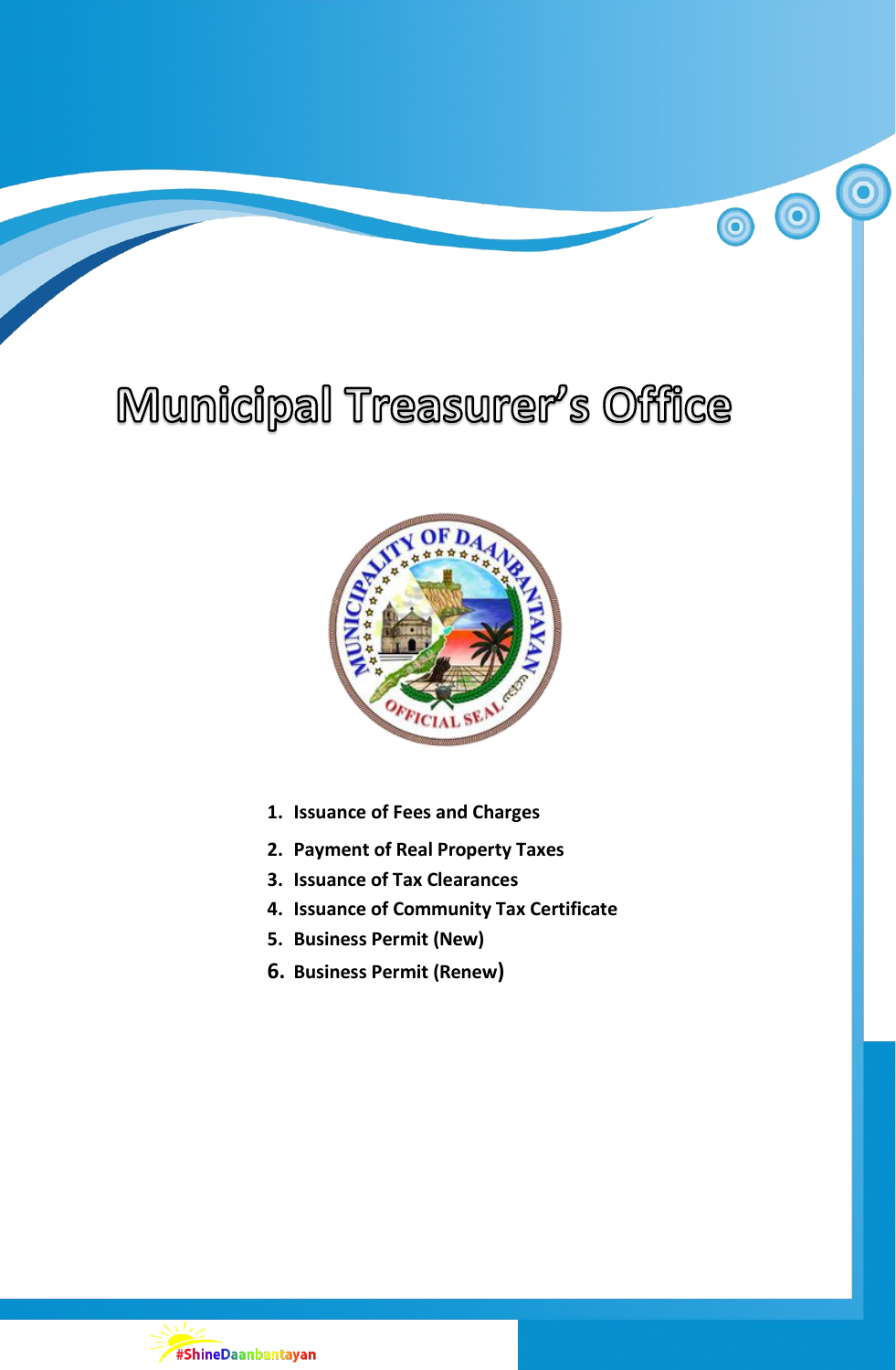

# **1 Issuance of Fees and Charges**

# **Service Information**

Issuance of the corresponding Fees based on the approved ordinance.

| <b>Office or Division:</b>                                | Municipal Treasurer's Office                                                   |                                     |                                             |                                                                    |  |
|-----------------------------------------------------------|--------------------------------------------------------------------------------|-------------------------------------|---------------------------------------------|--------------------------------------------------------------------|--|
| <b>Classification:</b>                                    | G2C-Government to Citizen                                                      |                                     |                                             |                                                                    |  |
| Type of Transaction:                                      | Simple                                                                         |                                     |                                             |                                                                    |  |
| Who may avail:                                            | All Concerned Taxpayers                                                        |                                     |                                             |                                                                    |  |
| <b>CHECKLIST OF REQUIREMENTS</b>                          |                                                                                |                                     | <b>WHERE TO SECURE</b>                      |                                                                    |  |
| Order of Payment                                          |                                                                                |                                     | Concerned Office where service is requested |                                                                    |  |
|                                                           |                                                                                |                                     |                                             |                                                                    |  |
|                                                           |                                                                                |                                     |                                             |                                                                    |  |
| <b>CLIENT STEPS</b>                                       | <b>AGENCY ACTIONS</b>                                                          | <b>FEES TO BE</b><br><b>PAID</b>    | <b>PROCESSING TIME</b>                      | <b>PERSON RESPONSIBLE</b>                                          |  |
| Present and Submit Charge<br>Slip to the Service Provider | Interview the Costumer<br>& Review the Charge Slip                             |                                     | 3 Minutes                                   | Ferdinand Monsales Metodio Punay<br>Rita tulid RCC II              |  |
| Payment of the Prescribed<br>Fees & Charges               | Issuance the corresponding<br>Fees based on the Current<br>Approved Ordinance. |                                     | 5 Minutes                                   | Ferdinand Monsales Metodio Punay<br>Rita tulid<br>RCC II           |  |
| Issuance & Re lease of<br>Documents as Requested          | <b>Issue Official Receipt</b>                                                  | Based on<br>attached<br>Charge Slip | 2 Minutes                                   | <b>Ferdinand Monsales Metodio</b><br>Punay<br>Rita tulid<br>RCC II |  |
|                                                           |                                                                                | <b>TOTAL</b>                        | 10 minutes                                  |                                                                    |  |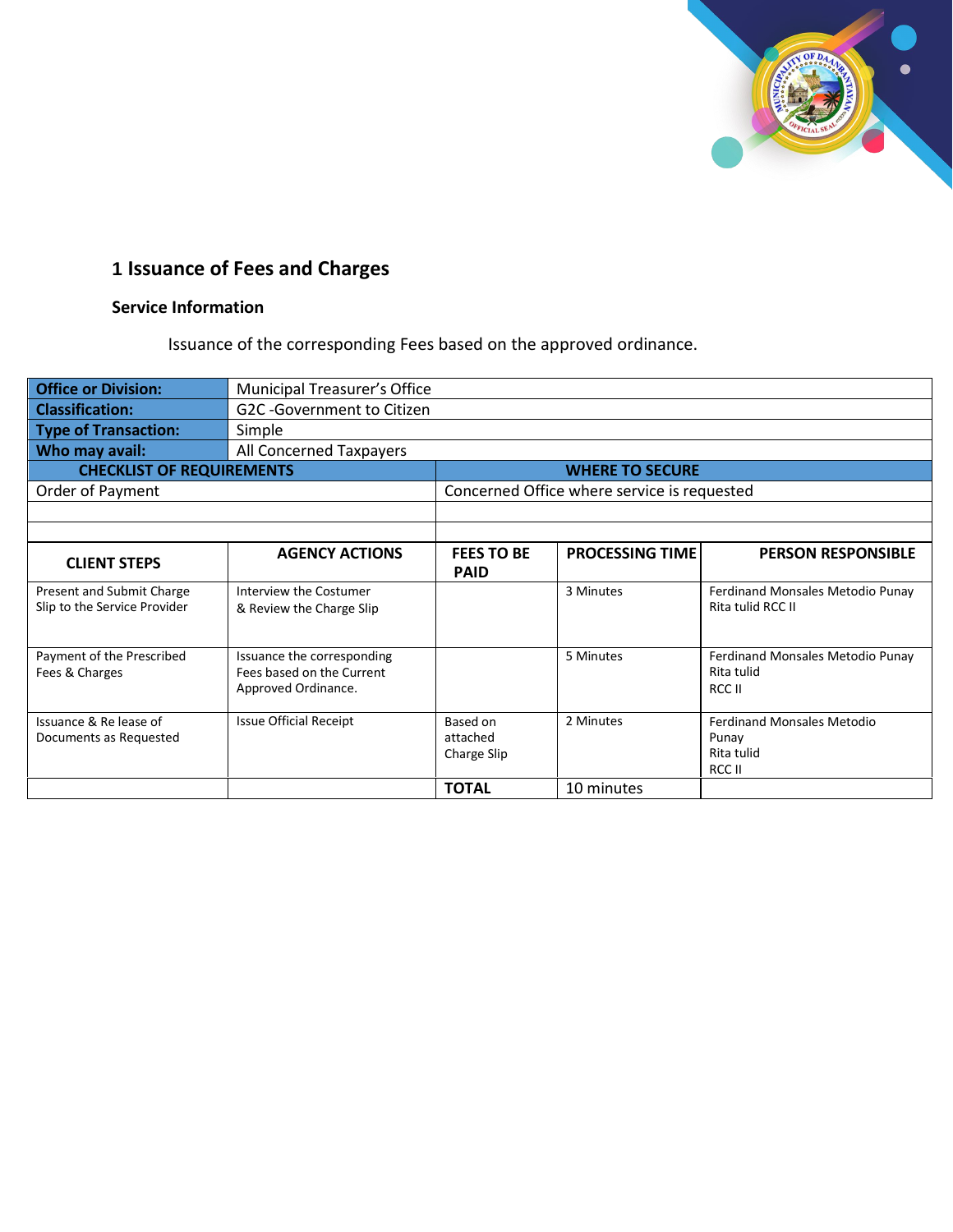

# **2 Payment of Real Property Taxes**

## **Service Information**

Real property tax is a kind of tax levied by the local government on properties and should be paid by property owners. Properties that are taxable include land, building, improvements on the land and/or the building, and machinery. ...

A: In 1991, Republic Act 7160, also known as the Local Government Code was passed. Shall be paid on or before March 31 of every taxable year.

| <b>Office or Division:</b>                                 | Municipal Treasurer's Office                                                     |                                                                                                                                                                                                                                   |                                  |                                                                           |  |
|------------------------------------------------------------|----------------------------------------------------------------------------------|-----------------------------------------------------------------------------------------------------------------------------------------------------------------------------------------------------------------------------------|----------------------------------|---------------------------------------------------------------------------|--|
| <b>Classification:</b>                                     | G2C-Government to Citizen                                                        |                                                                                                                                                                                                                                   |                                  |                                                                           |  |
| <b>Type of Transaction:</b>                                | Simple                                                                           |                                                                                                                                                                                                                                   |                                  |                                                                           |  |
| Who may avail:                                             | All Concerned Taxpayers                                                          |                                                                                                                                                                                                                                   |                                  |                                                                           |  |
| <b>CHECKLIST OF REQUIREMENTS</b>                           |                                                                                  |                                                                                                                                                                                                                                   | <b>WHERE TO SECURE</b>           |                                                                           |  |
| <b>Previous Official Receipt</b>                           |                                                                                  | Owner's Copy                                                                                                                                                                                                                      |                                  |                                                                           |  |
| For Taxpayers with Delinquency :                           |                                                                                  |                                                                                                                                                                                                                                   | Office of the Municipal Assessor |                                                                           |  |
| Latest Tax Declaration (General Revision 2020)             |                                                                                  |                                                                                                                                                                                                                                   |                                  |                                                                           |  |
| <b>CLIENT STEPS</b>                                        | <b>AGENCY ACTIONS</b>                                                            | <b>FEES TO BE</b>                                                                                                                                                                                                                 | <b>PROCESSING</b>                | <b>PERSON</b>                                                             |  |
|                                                            |                                                                                  | <b>PAID</b>                                                                                                                                                                                                                       | <b>TIME</b>                      | <b>RESPONSIBLE</b>                                                        |  |
| Submit documents                                           | Interview the Costumer                                                           | None                                                                                                                                                                                                                              | 3 Minutes                        | Catherine Diamos Ferdinand<br>Monsales Metodio Punay<br>Rita tulid RCC II |  |
| Wait for the computation of Total<br>Real Property Tax Due | Verify the previous Payment of RPT<br>(Ask<br>the latest OR/Search the RPT Card) | None                                                                                                                                                                                                                              | 10 Minutes                       | Felix Marijuan<br>Nenita Conde<br>Bernard Luel Legaspi                    |  |
|                                                            | Compute the Real Property tax (RPT)<br>Fees<br>and Inform the<br>Costumer        | None                                                                                                                                                                                                                              | 5 Minutes                        | Felix Marijuan<br>Nenita Conde<br>Bernard Luel Legaspi                    |  |
| Issuance & Release of<br>Documents                         | <b>Issue Official Receipt</b>                                                    | 2% of the Assessed Value<br>20%Discount on<br>advance payment for<br>the succeeding Year<br>10% discount for<br>Jan-Mar of every<br>Taxable Year<br>2% Penalties per<br>month after March of<br>the Current Year<br>(max of 72 %) | 2 Minutes                        | Catherine Diamos Ferdinand<br>Monsales Metodio Punay<br>Rita tulid RCC II |  |
|                                                            |                                                                                  | <b>TOTAL</b>                                                                                                                                                                                                                      | 20 minutes                       |                                                                           |  |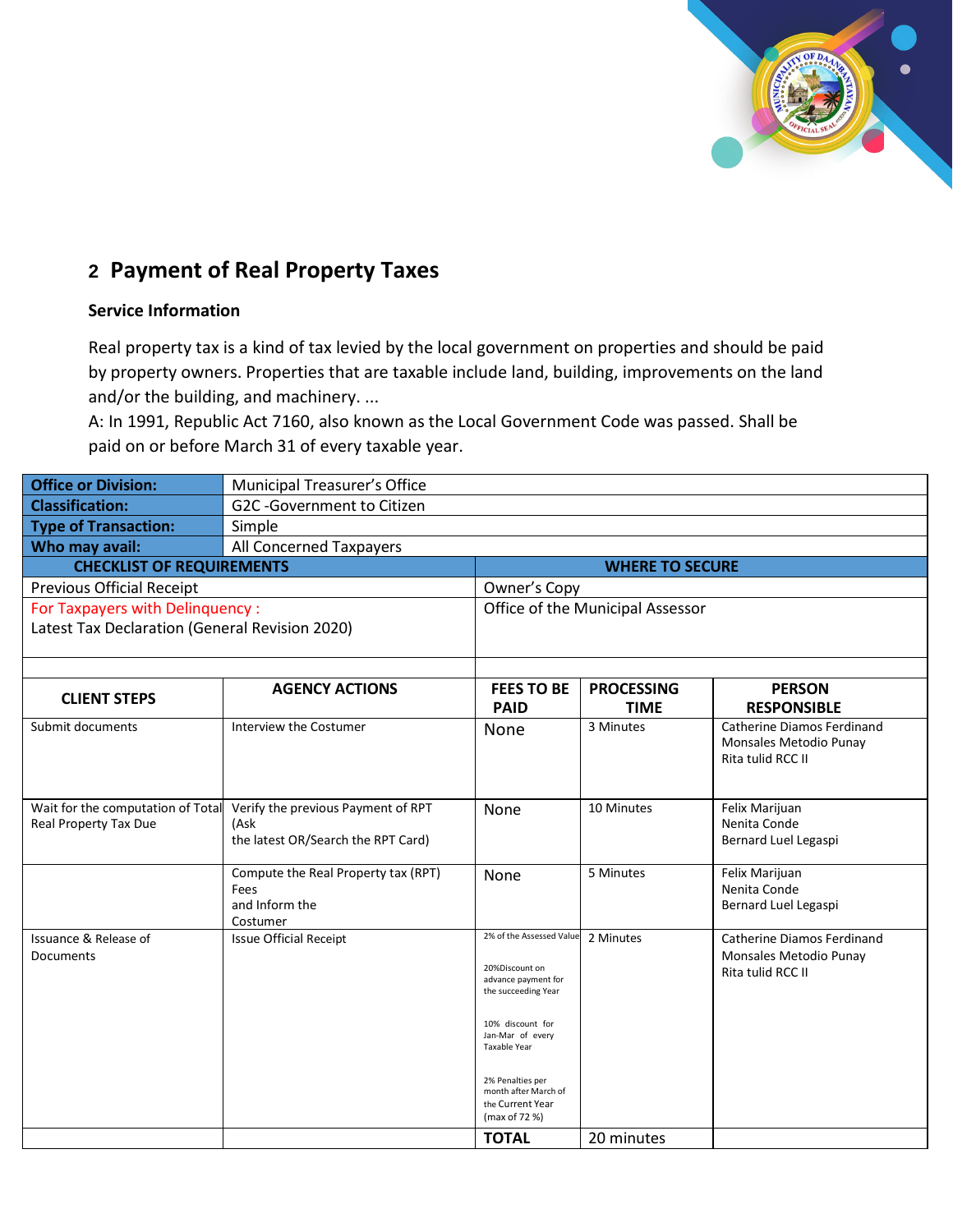

# **3 Issuance of Tax Clearances**

## **Service Information**

Tax clearance shall be valid for one year from the date of issuance, unless sooner revoked for any of the following grounds: (1) denial of the application for Compromise Settlement and Abatement of penalties; (2) the attachments to the application are found to be spurious.

| <b>Office or Division:</b>                                     | Municipal Treasurer's Office                                                                                                    |                                  |                                  |                                                                 |  |
|----------------------------------------------------------------|---------------------------------------------------------------------------------------------------------------------------------|----------------------------------|----------------------------------|-----------------------------------------------------------------|--|
| <b>Classification:</b>                                         | G2C -Government to Citizen                                                                                                      |                                  |                                  |                                                                 |  |
| <b>Type of Transaction:</b>                                    | Simple                                                                                                                          |                                  |                                  |                                                                 |  |
| Who may avail:                                                 | All Concerned Taxpayers                                                                                                         |                                  |                                  |                                                                 |  |
| <b>CHECKLIST OF REQUIREMENTS</b>                               |                                                                                                                                 |                                  | <b>WHERE TO SECURE</b>           |                                                                 |  |
| <b>Tax Declaration</b>                                         |                                                                                                                                 |                                  | Office of the Municipal Assessor |                                                                 |  |
| If not the owner (Special Power of Attorney from the<br>owner) |                                                                                                                                 |                                  |                                  |                                                                 |  |
| <b>CLIENT STEPS</b>                                            | <b>AGENCY ACTIONS</b>                                                                                                           | <b>FEES TO BE</b><br><b>PAID</b> | <b>PROCESSING</b><br><b>TIME</b> | <b>PERSON</b><br><b>RESPONSIBLE</b>                             |  |
| <b>Submit Documents</b>                                        | Interview the Costumer                                                                                                          | None                             | 2 Minutes                        | <b>Ferdinand Monsales Metodio</b><br>Punay<br>Rita tulid RCC II |  |
| Wait for the Processing                                        | Verify the previous Research Payments<br>(if updated, Ask the<br>Client to pay the tax clearance if<br>delinquent -<br>compute) | None                             | 10 Minutes                       | Felix Marijuan Nenita Conde<br><b>Bernard Luel</b><br>Legaspi   |  |
|                                                                | Prepare Tax Clearance, Review and<br>Forward to<br>the Treasurer for Approval                                                   | None                             | 5 Minutes                        | Joselina Uy                                                     |  |
| Payment Prescribed Fees &<br>Charges                           | Receive payment and Issue Official<br>Receipt                                                                                   | P130.00                          | 2 Minutes                        | <b>Ferdinand Monsales Metodio</b><br>Punay<br>Rita tulid RCC II |  |
| <b>Issuance &amp; Release of Tax</b><br>Clearance              | Release the Tax Clearance                                                                                                       | None                             | 1 Minute                         | Joselina Uy Eva P.<br>De Leon                                   |  |
|                                                                |                                                                                                                                 | <b>TOTAL</b>                     | 20 minutes                       |                                                                 |  |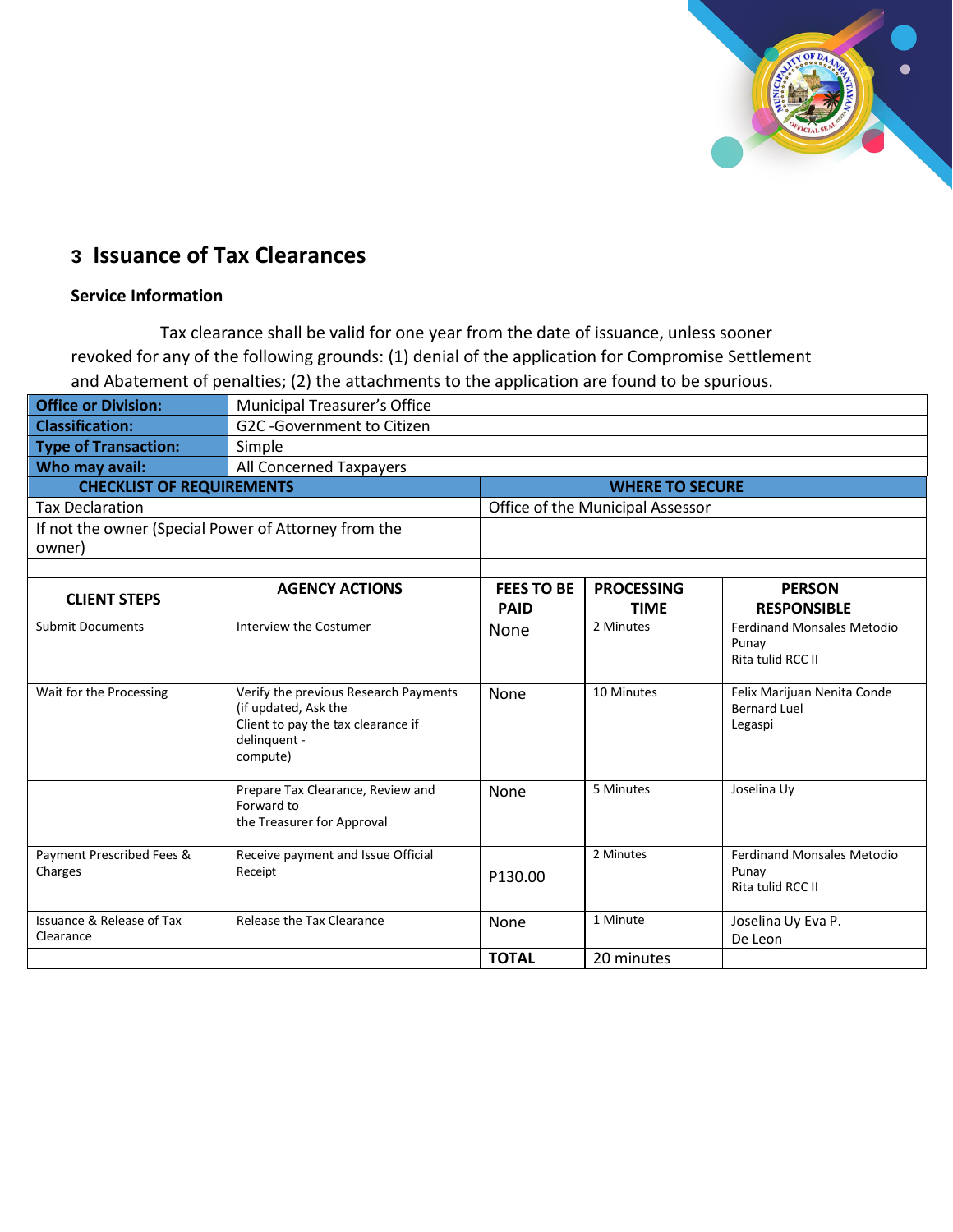

# **4 Issuance of Community Tax Certificate**

## **Service Information**

Community tax certificate (Filipino: sertípiko ng buwís pampámayanan) or sédula (from Spanish cédula), sometimes confused as residence certificate, is a legal identity document. Issued by cities and municipalities to all persons that have reached the age of majority.

| <b>Office or Division:</b>       | Municipal Treasurer's Office                                                               |                        |  |
|----------------------------------|--------------------------------------------------------------------------------------------|------------------------|--|
| <b>Classification:</b>           | G2C-Government to Citizen                                                                  |                        |  |
| <b>Type of Transaction:</b>      | Simple                                                                                     |                        |  |
| Who may avail:                   | All Individuals above eighteen (18) years old residing in the municipality of Daanbantayan |                        |  |
|                                  |                                                                                            |                        |  |
| <b>CHECKLIST OF REQUIREMENTS</b> |                                                                                            | <b>WHERE TO SECURE</b> |  |

| <u>encement of negotiativitivity</u><br>N/A               |                                           | .<br>N/A                                                                                                                                 |                                  |                                                                 |  |
|-----------------------------------------------------------|-------------------------------------------|------------------------------------------------------------------------------------------------------------------------------------------|----------------------------------|-----------------------------------------------------------------|--|
|                                                           |                                           |                                                                                                                                          |                                  |                                                                 |  |
|                                                           |                                           |                                                                                                                                          |                                  |                                                                 |  |
| <b>CLIENT STEPS</b>                                       | <b>AGENCY ACTIONS</b>                     | <b>FEES TO BE PAID</b>                                                                                                                   | <b>PROCESSING</b><br><b>TIME</b> | PERSON RESPONSIBLE                                              |  |
| Fill-up & Accomplish Form                                 | Receive & Review<br>Accomplished Form     | None                                                                                                                                     | 2 Minutes                        | Ferdinand Monsales Metodio Punay<br>Rita tulid<br>RCC II        |  |
| Wait for the Processing                                   | Compute the Corresponding<br>Fee          | None                                                                                                                                     | 2 Minutes                        | Felix Marijuan Nenita Conde Bernard<br>Luel Legaspi             |  |
| Payment Prescribed Fees &<br>Charges                      | <b>Issue Community Tax</b><br>Certificate | $P5.00 + .$<br>1% of Annual income<br>of<br>tax payers<br>2%<br>penalties<br>per month<br>after Feb. of<br>every year<br>(max of<br>24%) | 5 Minutes                        | <b>Ferdinand Monsales</b><br>Metodio Punay<br>Rita tulid RCC II |  |
| Issuance & Release of the<br>Community Tax<br>Certificate | <b>Issue Community Tax</b><br>Certificate | None                                                                                                                                     | 1 Minute                         | Ferdinand Monsales Metodio Punay<br>Rita tulid<br>RCC II        |  |
|                                                           |                                           | <b>TOTAL</b>                                                                                                                             | 10 minutes                       |                                                                 |  |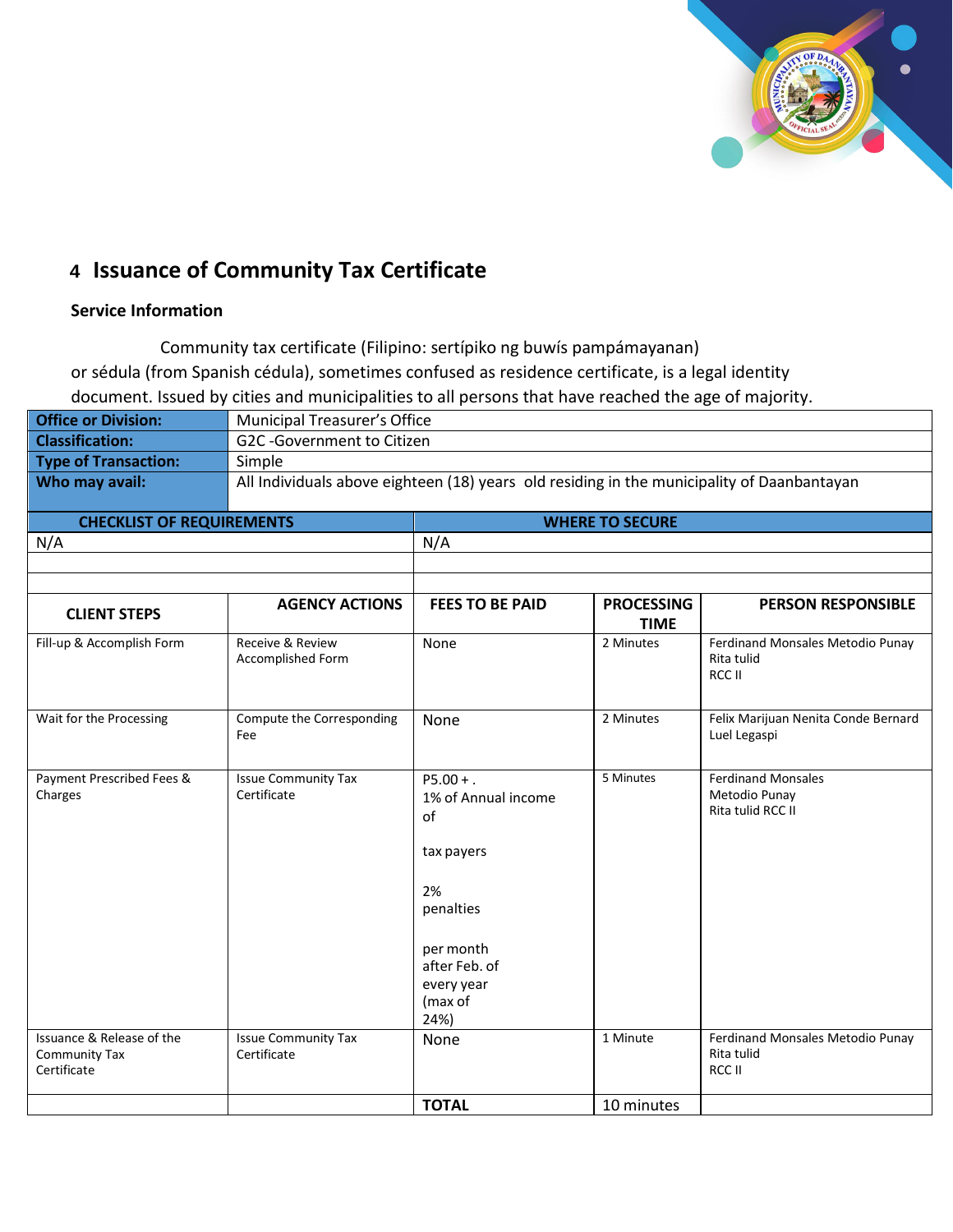

# **5 Business Permit (New)**

# **Service Information**

This service includes registration and regulation of all business establishments operated within the municipality of Daanbantayan.

| <b>Office or Division:</b>                                      | Municipal Treasurer's Office                                  |                       |                                          |                           |  |
|-----------------------------------------------------------------|---------------------------------------------------------------|-----------------------|------------------------------------------|---------------------------|--|
| <b>Classification:</b>                                          | G2B-Government to Business                                    |                       |                                          |                           |  |
| <b>Type of Transaction:</b>                                     | Simple                                                        |                       |                                          |                           |  |
| Who may avail:                                                  | All Business Taxpayers                                        |                       |                                          |                           |  |
| <b>CHECKLIST OF REQUIREMENTS</b>                                |                                                               |                       | <b>WHERE TO SECURE</b>                   |                           |  |
| Unified Business Permit Application Form                        |                                                               | Mayors Office         |                                          |                           |  |
| <b>Proof of Registration:</b>                                   |                                                               |                       | Securities and Exchange Commission       |                           |  |
| 1. SEC for Corporation /                                        |                                                               |                       | Department of Trade and Industry         |                           |  |
| 2. DTI for Sole Proprietorship/                                 |                                                               |                       | <b>Cooperative Development Authority</b> |                           |  |
| 3. CDA for Cooperative)                                         |                                                               |                       |                                          |                           |  |
| Proof of Right of Applicant to use location as business address |                                                               |                       | Office of the Municipal Assessor / Lot   |                           |  |
| If Owned:<br>Title / Tax Dec & latest Tax Receipt               |                                                               | Owner /               |                                          |                           |  |
| If not owned:                                                   |                                                               | Lessor                |                                          |                           |  |
| Consent to use location Contract of Lease                       |                                                               |                       |                                          |                           |  |
|                                                                 |                                                               |                       |                                          |                           |  |
|                                                                 | FSIC with valid occupancy (For Bureau of Fire) - affidavit of | <b>Bureau of Fire</b> |                                          |                           |  |
| no improvement                                                  |                                                               |                       |                                          |                           |  |
| Location plan or sketch                                         |                                                               | Taxpayer              |                                          |                           |  |
|                                                                 |                                                               |                       |                                          |                           |  |
|                                                                 | <b>AGENCY ACTIONS</b>                                         | <b>FEES TO BE</b>     | <b>PROCESSING</b>                        | <b>PERSON</b>             |  |
| <b>CLIENT STEPS</b>                                             |                                                               | <b>PAID</b>           | <b>TIME</b>                              | <b>RESPONSIBLE</b>        |  |
| <b>Submit Unified</b>                                           | Receive & Verify the Documents                                | None                  | 30 minutes                               | Nenita Mantos (Admin.     |  |
| <b>Business Permit</b>                                          | submitted                                                     |                       |                                          | Aide 1)                   |  |
| Application Form & all                                          |                                                               |                       |                                          |                           |  |
| documentary                                                     |                                                               |                       |                                          |                           |  |
| requirements                                                    |                                                               |                       |                                          |                           |  |
|                                                                 | For without valid FSIC BFP                                    | None                  | 2 days                                   | <b>BFP</b>                |  |
|                                                                 | conducts on-site inspection                                   |                       |                                          |                           |  |
|                                                                 |                                                               |                       |                                          |                           |  |
|                                                                 |                                                               |                       |                                          |                           |  |
| Receive order of                                                | One-time Assessment for                                       | None                  | 15 minutes                               | <b>Earl Nino Benatiro</b> |  |
| payment                                                         | business taxes and other                                      |                       |                                          | (RCC 1)                   |  |
|                                                                 | regulatory fees                                               |                       |                                          | EVA P. DE LEON            |  |
|                                                                 |                                                               |                       |                                          | (Municipal Treasurer)     |  |
|                                                                 |                                                               |                       |                                          |                           |  |
|                                                                 |                                                               |                       |                                          |                           |  |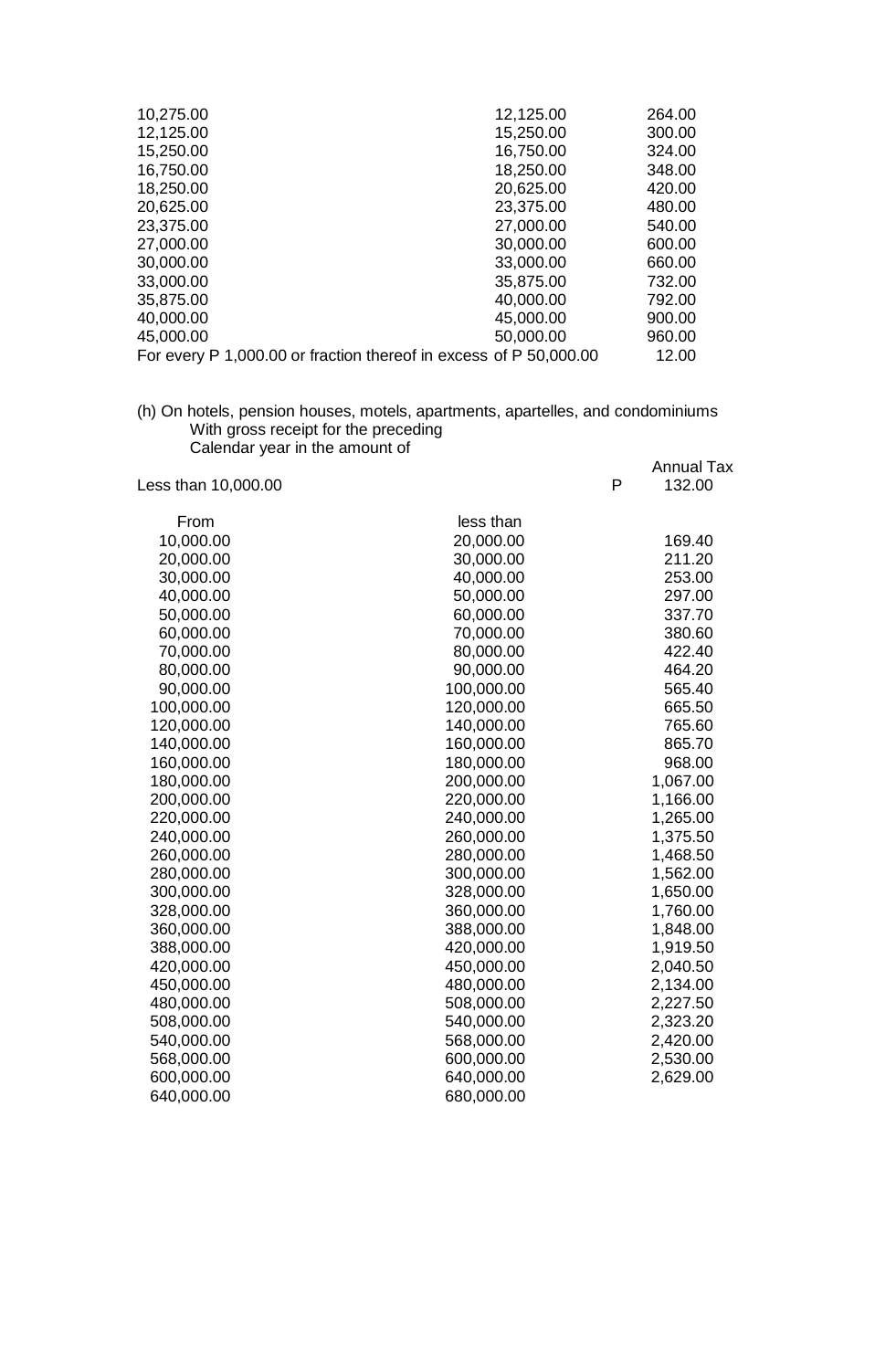| 1,100,000.00<br>1,200,000.00<br>1,300,000.00<br>1,400,000.00<br>1,500,000.00<br>1,600,000.00<br>1,700,000.00<br>1,800,000.00<br>1,900,000.00  | 1,200,000.00<br>1,300,000.00<br>1,400,000.00<br>1,500,000.00<br>1,600,000.00<br>1,700,000.00<br>1,800,000.00<br>1,900,000.00<br>2,000,000.00                     |   | 3,916.00<br>4,136.00<br>4,367.00<br>4,697.00<br>4,807.00<br>5,032.50<br>5,253.60<br>5,475.80<br>5,918.00                             |
|-----------------------------------------------------------------------------------------------------------------------------------------------|------------------------------------------------------------------------------------------------------------------------------------------------------------------|---|--------------------------------------------------------------------------------------------------------------------------------------|
|                                                                                                                                               |                                                                                                                                                                  |   |                                                                                                                                      |
|                                                                                                                                               | For every P4,000.00 of fraction thereof in excess of 2,000,000.00                                                                                                |   | 88.00                                                                                                                                |
| (i)<br>On privately-owned markets;                                                                                                            |                                                                                                                                                                  |   |                                                                                                                                      |
| With gross receipt for the preceding<br>Calendar year in the amount of                                                                        |                                                                                                                                                                  |   |                                                                                                                                      |
|                                                                                                                                               |                                                                                                                                                                  |   | <b>Annual Tax</b>                                                                                                                    |
| From<br>20,000.00<br>40,000.00<br>80,000.00<br>120,000.00<br>160,000.00<br>200,000.00<br>240,000.00<br>280,000.00<br>320,000.00<br>360,000.00 | Less Than<br>20,000.00<br>40,000.00<br>80,000.00<br>120,000.00<br>160,000.00<br>200,000.00<br>240,000.00<br>280,000.00<br>320,000.00<br>360,000.00<br>400,000.00 | P | 1,320.00<br>2,640.00<br>3,960.00<br>5,280.00<br>6,600.00<br>7,920.00<br>9,240.00<br>10,560.00<br>11,880.00<br>13,200.00<br>15,400.00 |
|                                                                                                                                               | For every P4,000.00 of fraction thereof in excess of 400,000.00                                                                                                  |   | 44.00                                                                                                                                |
| On lessors of real estate,<br>(i)                                                                                                             |                                                                                                                                                                  |   |                                                                                                                                      |
| With gross receipt for the preceding<br>Calendar year in the amount of                                                                        |                                                                                                                                                                  |   |                                                                                                                                      |
| Less than 1,000.00                                                                                                                            |                                                                                                                                                                  |   | <b>Annual Tax</b><br>Exempt                                                                                                          |
| From<br>1,000.00<br>4,000.00<br>10,000.00<br>20,000.00<br>30,000.00                                                                           | Less than<br>4,000.00<br>10,000.00<br>20,000.00<br>30,000.00<br>50,000.00                                                                                        | P | 44.00<br>110.00<br>330.00<br>660.00<br>1,100.00                                                                                      |
| when use other than residential purposes                                                                                                      | For every P1,000.00 of fraction thereof in excess of 50,000.00                                                                                                   |   | 11.00                                                                                                                                |
| when use for residential purposes                                                                                                             | For every P5,000.00 of fraction thereof in excess of 50,000.00                                                                                                   |   | 11.00                                                                                                                                |
| (k) On Private Cemeteries and Memorial Park                                                                                                   |                                                                                                                                                                  |   | <b>Annual Tax</b>                                                                                                                    |
| Less than 2 hectares<br>2 hectares to 5 hectares<br>More than 5 hectares                                                                      |                                                                                                                                                                  | P | 1,650.00<br>2,200.00<br>2,750.00                                                                                                     |
| (I) On subdivision owners or real estate dealer, per sq. m.                                                                                   |                                                                                                                                                                  | P | 0.11                                                                                                                                 |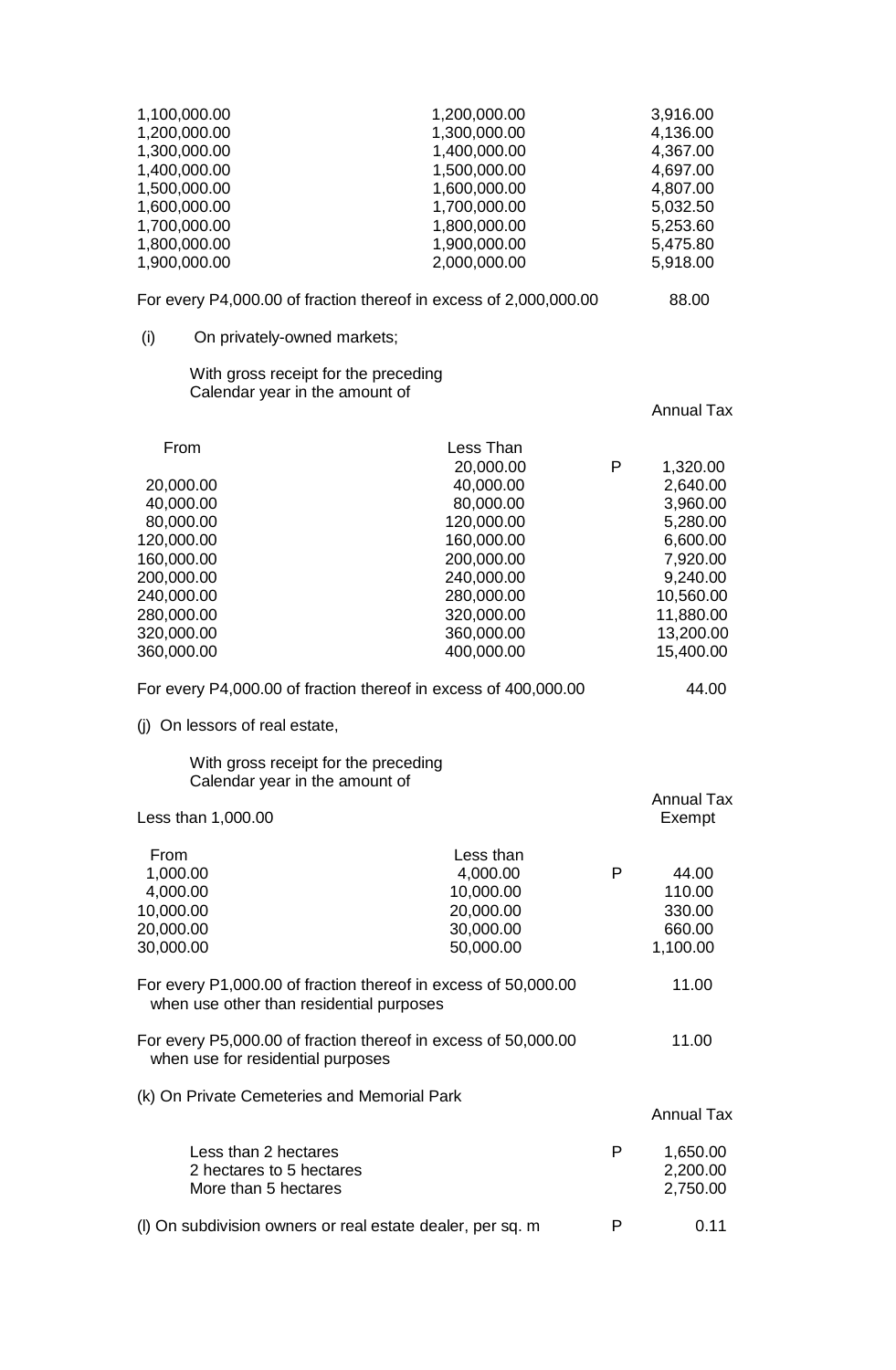| (m) On lodging houses, with accommodation of; |   | <b>Annual Tax</b> |  |
|-----------------------------------------------|---|-------------------|--|
| Less than 15 lodgers                          | P | 1,650.00          |  |
| 15 to 24 lodgers                              |   | 2,200.00          |  |
| 25 or more lodgers                            |   | 3,300.00          |  |

(n) On boarding houses, with accommodation of;

|                       | Annual Tax |
|-----------------------|------------|
| Less than 10 boarders | 110.00     |
| 10 to 19 boarders     | 165.00     |
| 20 to 39 boarders     | 220.00     |
| 40 or more boarders   | 275.00     |
|                       |            |

(o) On operators or owners of rice and corn mills engaged in the milling of rice and corn belonging to other persons

| With total capacity per machine in accordance<br>With the following schedule:                                                   |                                                        | <b>Annual Tax</b> |          |
|---------------------------------------------------------------------------------------------------------------------------------|--------------------------------------------------------|-------------------|----------|
| Corn mill<br>With capacity of not exceeding 100 cavans per 12 hours<br>With capacity of exceeding 100 cavans per 12 hours       | P                                                      | 275.00<br>330.00  |          |
| "Kiskisan Type"<br>With capacity of not exceeding 100 cavans per 12 hours<br>With capacity of exceeding 100 cavans per 12 hours | P.                                                     | 385.00<br>440.00  |          |
| "Cono"<br>With capacity: per 12 hours                                                                                           | With capacity of not exceeding 100 cavans per 12 hours |                   | 495.00   |
| From<br>100 cavans                                                                                                              | Less than<br>200 cavans                                | P                 | 550.00   |
| 200 cavans                                                                                                                      | 300 cavans                                             |                   | 660.00   |
| 300 cavans                                                                                                                      | 400 cavans                                             |                   | 990.00   |
| 400 cavans                                                                                                                      |                                                        | 1,980.00          |          |
| 500 cavans<br>500 cavans<br>700 cavans                                                                                          |                                                        |                   | 2,750.00 |
| 700 cavans<br>800 cavans                                                                                                        |                                                        |                   | 3,520.00 |
| 800 cavans<br>900 cavans                                                                                                        |                                                        |                   | 4,400.00 |
| 900 cavans                                                                                                                      | 1000 cavans                                            |                   | 5,280.00 |
| 1000 cavans or more                                                                                                             |                                                        | 6,160.00          |          |

(p) On fishponds, fishpens or fish breeding and other ponds for the culture and breeding of prawns and other crustaceans, seaweeds and seashells, per hectare or fraction thereof.

| 1) Prawns and prawn fries             | P | 330.00 |
|---------------------------------------|---|--------|
| 2) Bangus and bangus fries            |   | 220.00 |
| 3) Other kinds of fish or crustaceans |   | 110.00 |
| 4) Seaweeds and seashells             |   | 55.00  |

(q) On sugarcane plantations and other agricultural plantations shall be taxed at the rate of fifty percent (50%) of one percent (1%) of the gross receipts of the preceding calendar year derived from the sales of its agricultural products and by-products.

(r) On peddlers engaged in the sale of any merchandise or article of commerce, at the rate of not exceeding P 750.00 per peddler annually.

Delivery trucks, vans or vehicles used by manufacturers, producers, wholesalers, dealers or retailers enumerated under Section 141 of R.A. 7160 shall be exempt from the peddlers tax herein imposed.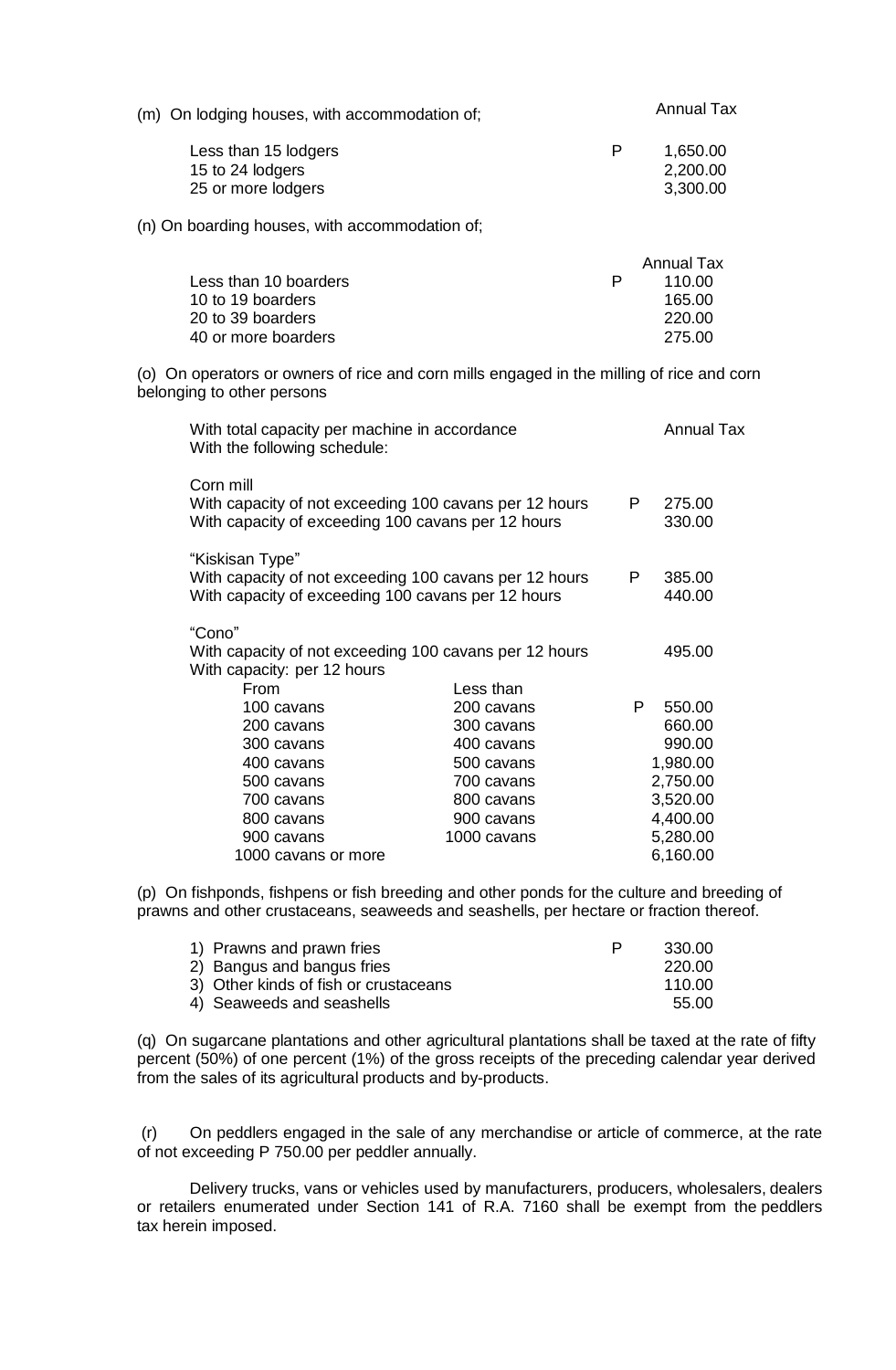The tax herein imposed shall be payable within the first twenty (20) days of January. An individual who will start to peddle merchandise or articles of commerce after January 20 shall pay the full amount of the tax before engaging in such activity.

(s) On operators of public utility vehicles maintaining booking office, terminal, or waiting station for the purpose of carrying passengers from this municipality under a certificate of public convenience and necessity or similar franchises shall pay a tax based on the following:

|                                | Annual fee        |
|--------------------------------|-------------------|
| Air-conditioned buses          | 3,000.00 per unit |
| Buses without air conditioning | 2,000.00 per unit |
| "Mini" buses                   | 1,000.00 per unit |
| Jeepneys/Fieras/Tamaraws       | 600.00 per unit   |
| Taxis                          | 1,000.00 per unit |
| V-Hire                         | 1,000.00 per unit |

(t) Amusement places including places wherein customers thereof actively participate without making bets or wagers, including but not limited to night bars, beer gardens, KTV, videoke, karaoke and other sing-along establishments, clubs or day clubs, cocktail lounges, cabarets or dance halls, karaoke bars, skating rinks, bath houses, swimming pools, exclusive clubs such as country and sports clubs, resorts and other similar places, billiard and pool tables, bowling alleys, circuses, carnivals, merry-go-rounds, roller coasters, ferris wheels, swings, shooting galleries and other similar contrivances, theatres and cinema houses, boxing stadia, race tracks and other similar establishments including those providing amusement devices or machines, shall be taxed at the rate of one (1%) of the gross sales or receipts of the preceding calendar year.

(u) On businesses not otherwise specified in the preceding paragraphs shall be taxed at the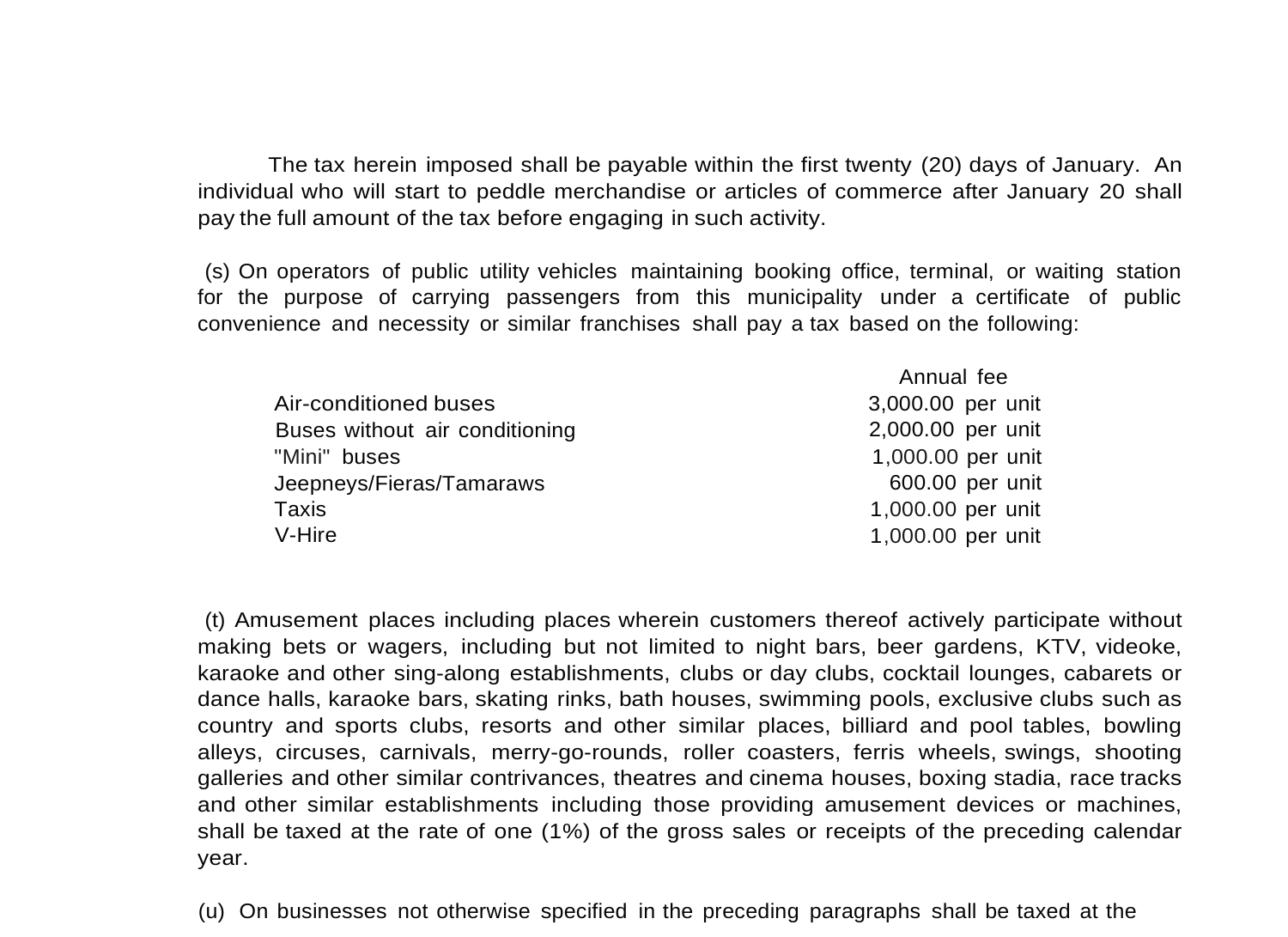rate of one percent (1%) of the gross sales or receipts of the preceding calendar year.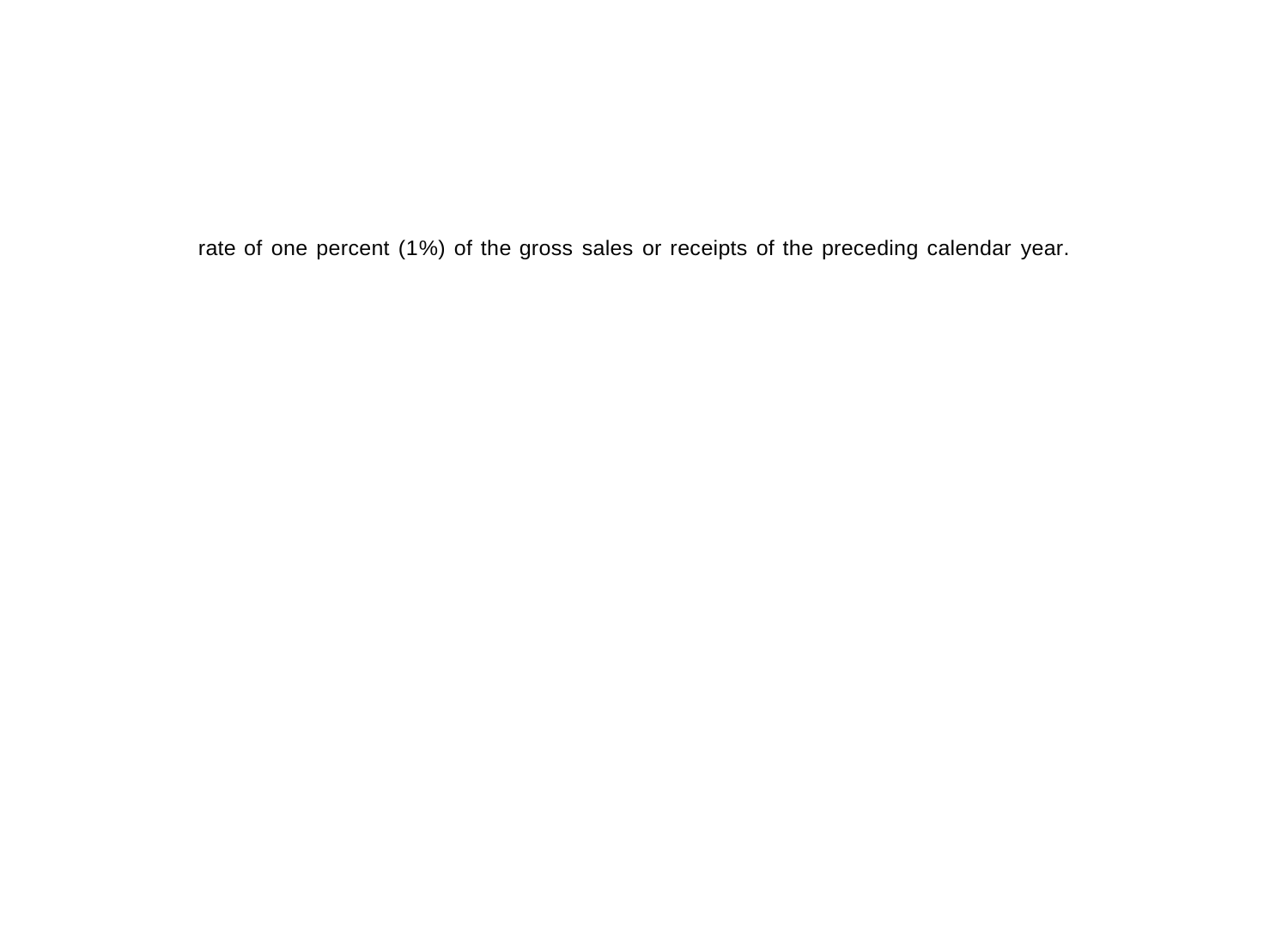#### **MAYOR'S PERMIT FEE AND REGULATORY FEES**

#### **Article 1. Mayor's Permit Fee on Business**

**Section** 28. **Imposition of Fee.** There shall be collected an annual fee for the issuance of a Mayor's Permit to operate a business, pursue an occupation or calling, or undertake an activity within the municipality.

The permit fee is payable for every distinct or separate business or place where the business or trade is conducted. One line of business of trade does not become exempt by being conducted with some other business of trade for which the permit fee has been obtained and the corresponding fee paid for.

For purpose of the Mayor's Permit Fee, the following Philippine definition of business size is hereby adopted:

| Characteristics | Asset Size                 | Number of workers |
|-----------------|----------------------------|-------------------|
| Cottage         | PhP 500,000 and below.     | $1 - 10$          |
| Small           | Over PhP 500,000 to PhP 5M | $11 - 99$         |
| Medium          | Over PhP 5M to PhP 20M     | $100 - 199$       |
| Large           | Over PhP 20M               | 200 and above     |

The permit fee shall either be based on asset size or number of workers, whichever will yield the higher fee.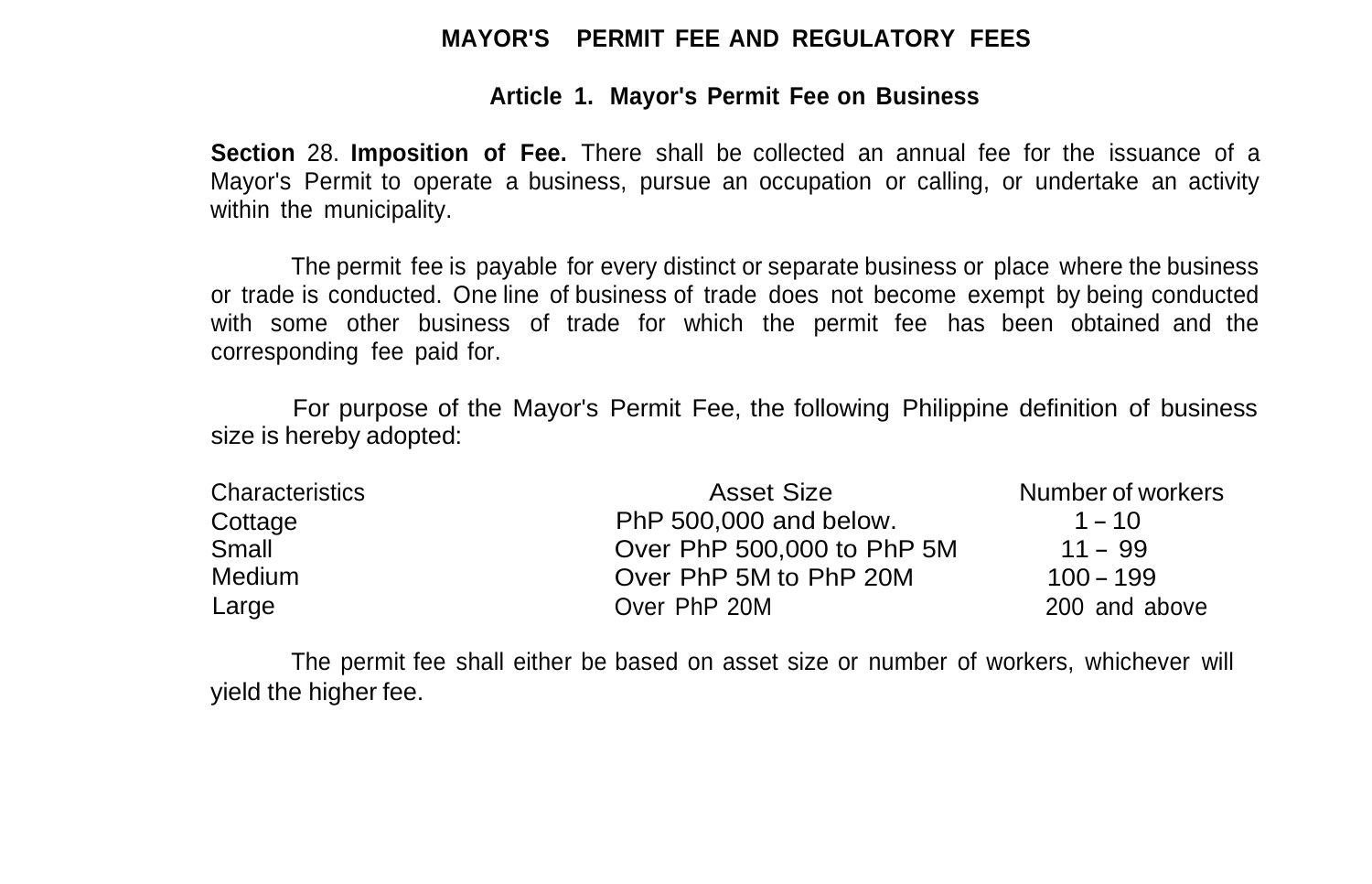| (a) |    | On business subject to graduated fixed taxes                                                                                                                                                                                                                                                                                                                                     |   |                                                                                        |
|-----|----|----------------------------------------------------------------------------------------------------------------------------------------------------------------------------------------------------------------------------------------------------------------------------------------------------------------------------------------------------------------------------------|---|----------------------------------------------------------------------------------------|
|     | 1. | On Manufacturers/Importers/Producers                                                                                                                                                                                                                                                                                                                                             |   | <b>Annual Fee</b>                                                                      |
|     |    | Cottage<br>Small<br>Medium<br>Large                                                                                                                                                                                                                                                                                                                                              | P | 200.00<br>400.00<br>800.00<br>1,000.00                                                 |
|     | 2. | On Banks                                                                                                                                                                                                                                                                                                                                                                         |   |                                                                                        |
|     |    | Rural, Thrift and Savings Banks<br>Commercial, Industrial and<br><b>Development Banks</b><br><b>Universal Banks</b>                                                                                                                                                                                                                                                              |   | 1,000.00<br>1,500.00<br>2,000.00                                                       |
|     | 3. | On Other Financial Institutions                                                                                                                                                                                                                                                                                                                                                  |   |                                                                                        |
|     |    | Small<br>Medium<br>Large                                                                                                                                                                                                                                                                                                                                                         |   | 500.00<br>1,000.00<br>1,500.00                                                         |
|     | 4. | On Contractors/Service Establishments                                                                                                                                                                                                                                                                                                                                            |   |                                                                                        |
|     |    | Cottage<br>Small<br>Medium<br>Large                                                                                                                                                                                                                                                                                                                                              |   | 200.00<br>400.00<br>800.00<br>1,000.00                                                 |
|     | 5. | On Wholesalers/Retailers/Dealers or Distributors                                                                                                                                                                                                                                                                                                                                 |   |                                                                                        |
|     |    | Cottage<br>Small<br>Medium<br>Large                                                                                                                                                                                                                                                                                                                                              |   | 200.00<br>400.00<br>800.00<br>1,000.00                                                 |
|     | 6. | On Transloading Operations                                                                                                                                                                                                                                                                                                                                                       |   |                                                                                        |
|     |    | Medium<br>Large                                                                                                                                                                                                                                                                                                                                                                  |   | 2,000.00<br>4,000.00                                                                   |
|     | 7. | <b>Other Businesses</b>                                                                                                                                                                                                                                                                                                                                                          |   |                                                                                        |
|     |    | Cottage<br>Small<br>Medium<br>Large                                                                                                                                                                                                                                                                                                                                              |   | 200.00<br>400.00<br>800.00<br>1,000.00                                                 |
|     | 8. | On wine and liquors and cigarettes:<br>Retail dealer of foreign liquors<br>Retail dealer of domestic liquors<br>Retail dealer of distilled spirits<br>Retail dealer of fermented liquors<br>Wholesale dealer of domestic and fermented liquors<br>Wholesale dealer of foreign liquors<br><b>Tobacco dealers</b><br>Retail dealer of cigarettes<br>Wholesale dealer of cigarettes | P | 300.00<br>200.00<br>200.00<br>200.00<br>300.00<br>400.00<br>200.00<br>300.00<br>400.00 |
|     | 9. | On Amusement places:<br>Amusement places<br>Golf courses                                                                                                                                                                                                                                                                                                                         | P | 300.00<br>1,000.00                                                                     |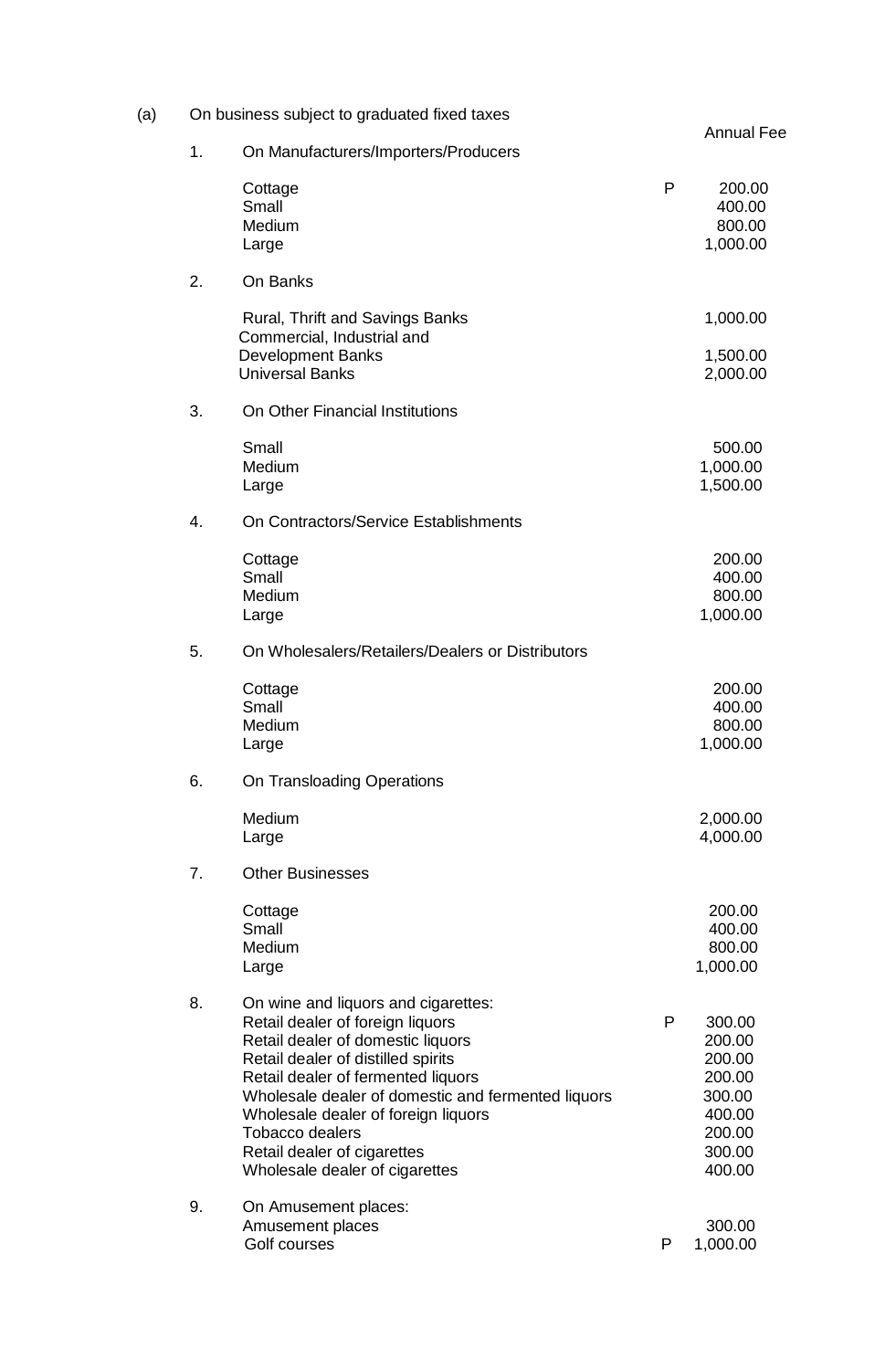#### **Article 9. Permit Fee for the Operation of Cockpit and its Personnel**

**Section** 58. **Imposition of Fee.** In accordance with Municipal Ordinance No. 2011-02, there shall be collected the following Mayor's Permit fee from cockpit operator and cockpit personnel and other regulatory fees, which shall be paid to the Municipal Treausrer;

| 1) Application Filing Fee<br>2) Annual License Fee/Franchise Fee<br>3) Mayor's Business Permit Fee<br>4) For Annual Registration of Personnel<br>a) Operator, General Manager, Promoter, Host | Annual Fee<br>250.00<br>10,000.00<br>1,200.00<br>1,000.00 |
|-----------------------------------------------------------------------------------------------------------------------------------------------------------------------------------------------|-----------------------------------------------------------|
| b) Pit Manager<br>c) Referee                                                                                                                                                                  | 1,000.00<br>500.00                                        |
| d) Cashier                                                                                                                                                                                    | 500.00                                                    |
| e) Bet Manager                                                                                                                                                                                | 500.00                                                    |
| f) Derby Matchmaker                                                                                                                                                                           | 500.00                                                    |
| g) Bet Taker                                                                                                                                                                                  | 500.00                                                    |
| h) Gaffer                                                                                                                                                                                     | 500.00                                                    |
| 5) Special Permit Fee for;                                                                                                                                                                    | D                                                         |
| Special Cockfight during Barangay Fiesta                                                                                                                                                      | e                                                         |
| Special Cockfight during Sitio Fiesta                                                                                                                                                         | r                                                         |
| 6) For Promotion of each Derby;                                                                                                                                                               | b                                                         |
| 2- cock derby                                                                                                                                                                                 | у                                                         |
| 3-cock derby                                                                                                                                                                                  | $\mathbf{r}$                                              |
| 4-cock derby                                                                                                                                                                                  | р                                                         |
| 5-cock derby or up                                                                                                                                                                            | е                                                         |
| 7) Resting Fees                                                                                                                                                                               |                                                           |
| 8) Soltada                                                                                                                                                                                    |                                                           |
| Regular, per fight                                                                                                                                                                            |                                                           |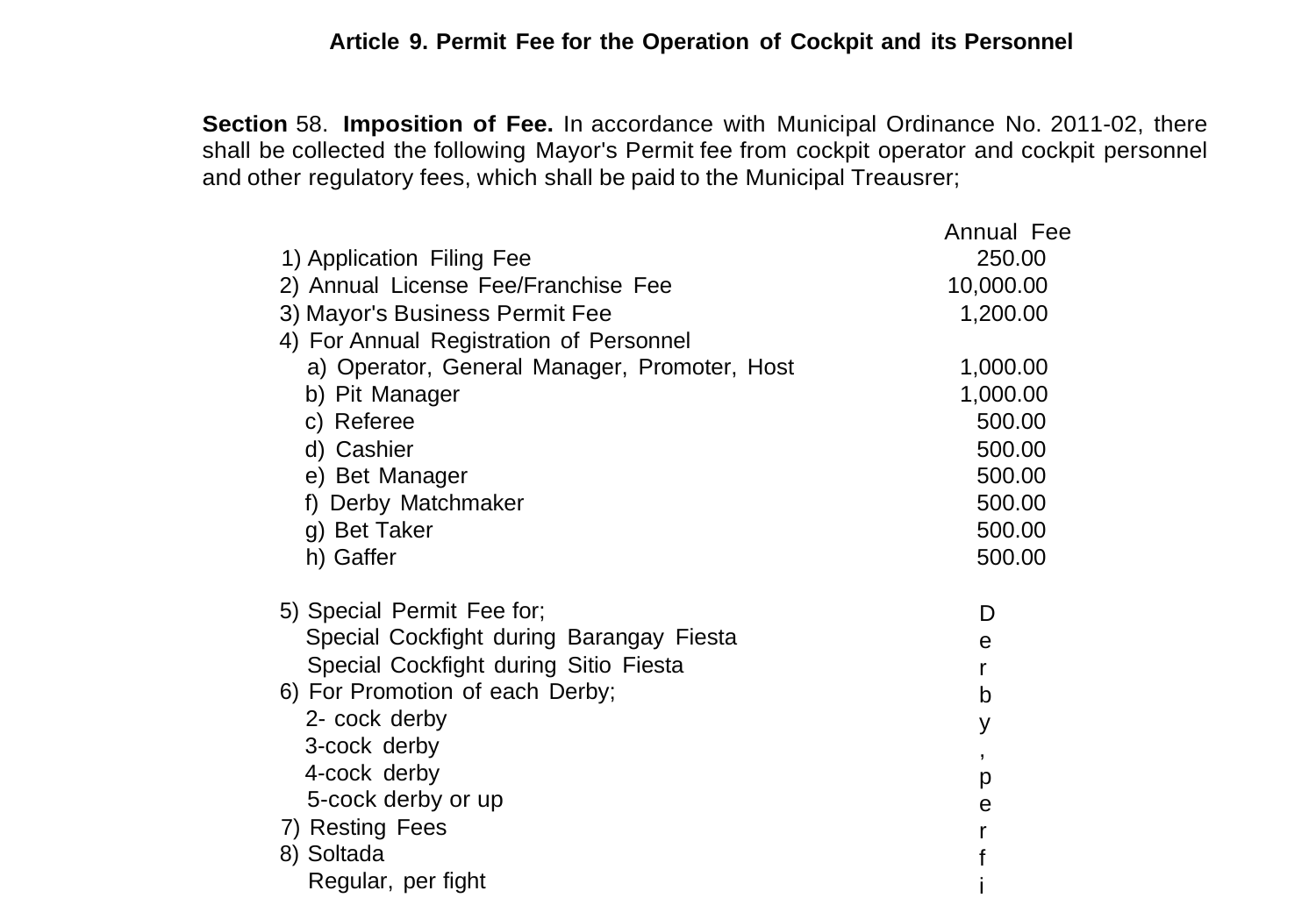ght

1,000.00 500.00 2,000.00 3,000.00 4,000.00 5,000.00<br>500.00 50.00 100.00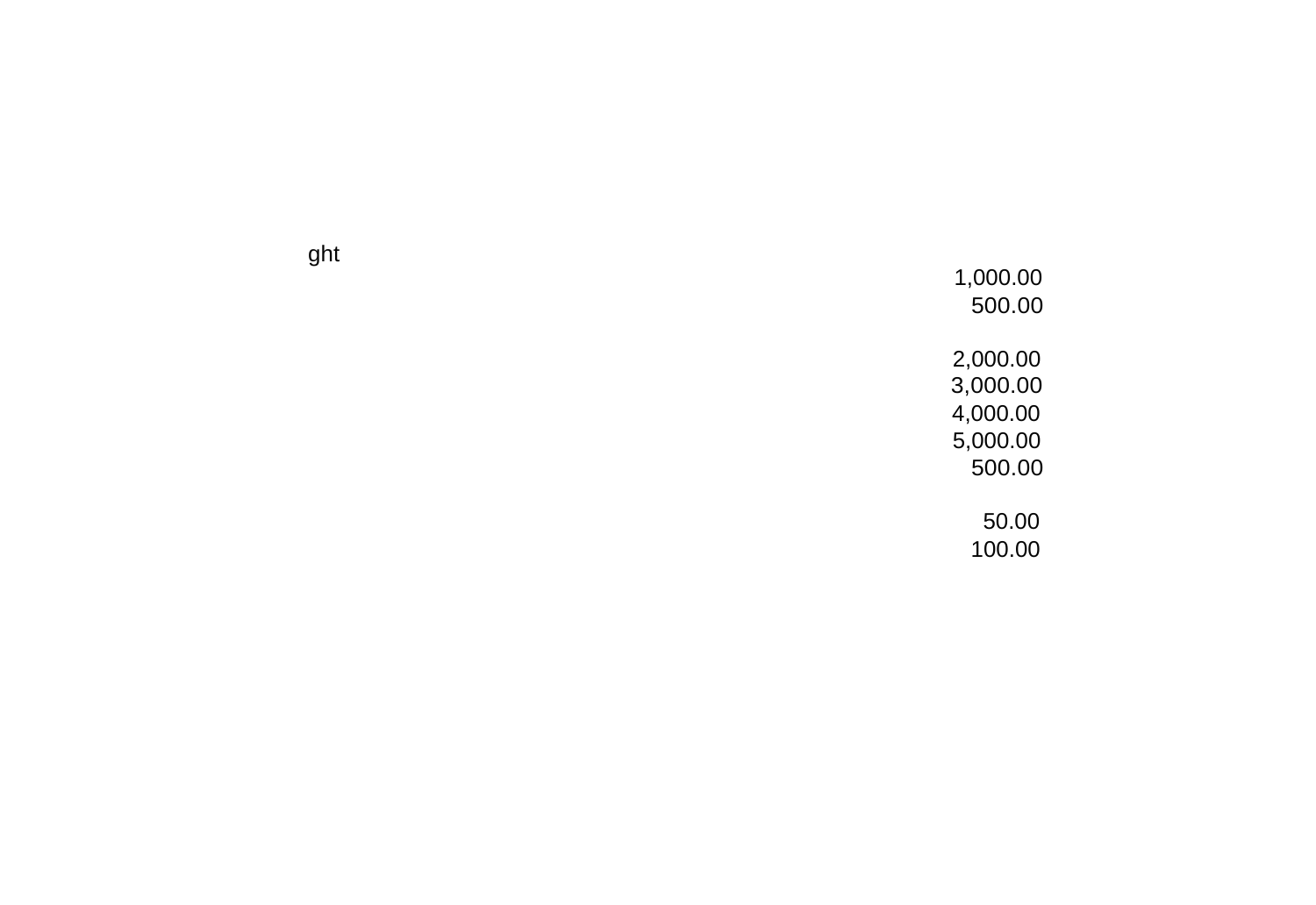#### **CHAPTER FIVE**

## **SERVICE FEES**

### **Article 1. Secretary's Fees**

**Section 126. Imposition of Fees.** There shall be collected the following fees from every person requesting for copies of official records and documents from the offices of this municipality. Amount of Fee

| (a) | For every page or fraction thereof<br>typewritten (not including the certificate<br>and notation)<br>Additional page                                                                                     | 50.00<br>10.00 |
|-----|----------------------------------------------------------------------------------------------------------------------------------------------------------------------------------------------------------|----------------|
| (b) | For each certificate of correctness (with<br>seal of Office) written on the copy or<br>attached thereto<br>Additional page                                                                               | 30.00<br>10.00 |
| (c) | For certifying the official act of the Municipal<br>Judge or other judicial certificate with seal<br>Additional page                                                                                     | 30.00<br>10.00 |
| (d) | For certified copies of any papers, records,<br>decrees, judgment or entry of which any person<br>is entitled to demand and receive a copy (in<br>connection with judicial proceedings) for each<br>page | 30.00          |
|     | Additional page                                                                                                                                                                                          | 10.00          |
| (e) | Photocopy or any other copy produced by<br>copying machine per page                                                                                                                                      | 20.00          |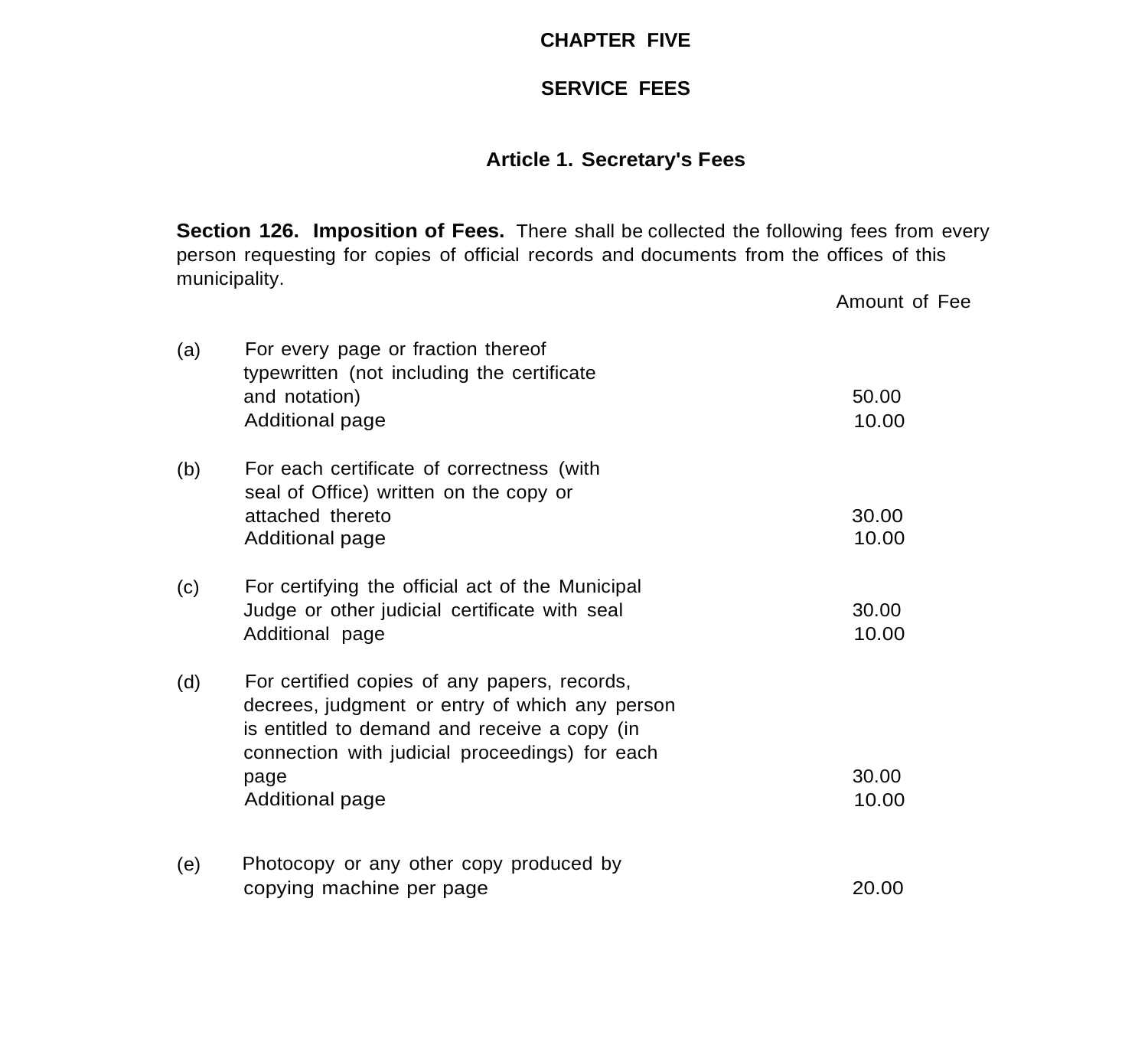#### **Article 6. Sanitary Inspection Fee**

**Section 140. Imposition of Fee.** There shall be collected the following annual fees from each business establishment in this municipality or house for rent, for the purpose of supervision and enforcement of existing rules and regulations and safety of the public in accordance with the following schedule:

Amount of Fee a) For house for rent 100.00 b. For each business, industrial, or agricultural establishment With an area of 25 sq.m. but less than 50 sq.m. With an area of 50 sq.m. but less than 100 sq.m. With an area of 100 sq.m. but less than 200 sq.m. With an area of 200 sq.m. but less than 500 sq.m. With an area of 500 sq.m. but less than 1000 sq.m. With an area of 1,000 sq.m. or more 100.00 150.00 200.00 300.00 400.00 500.00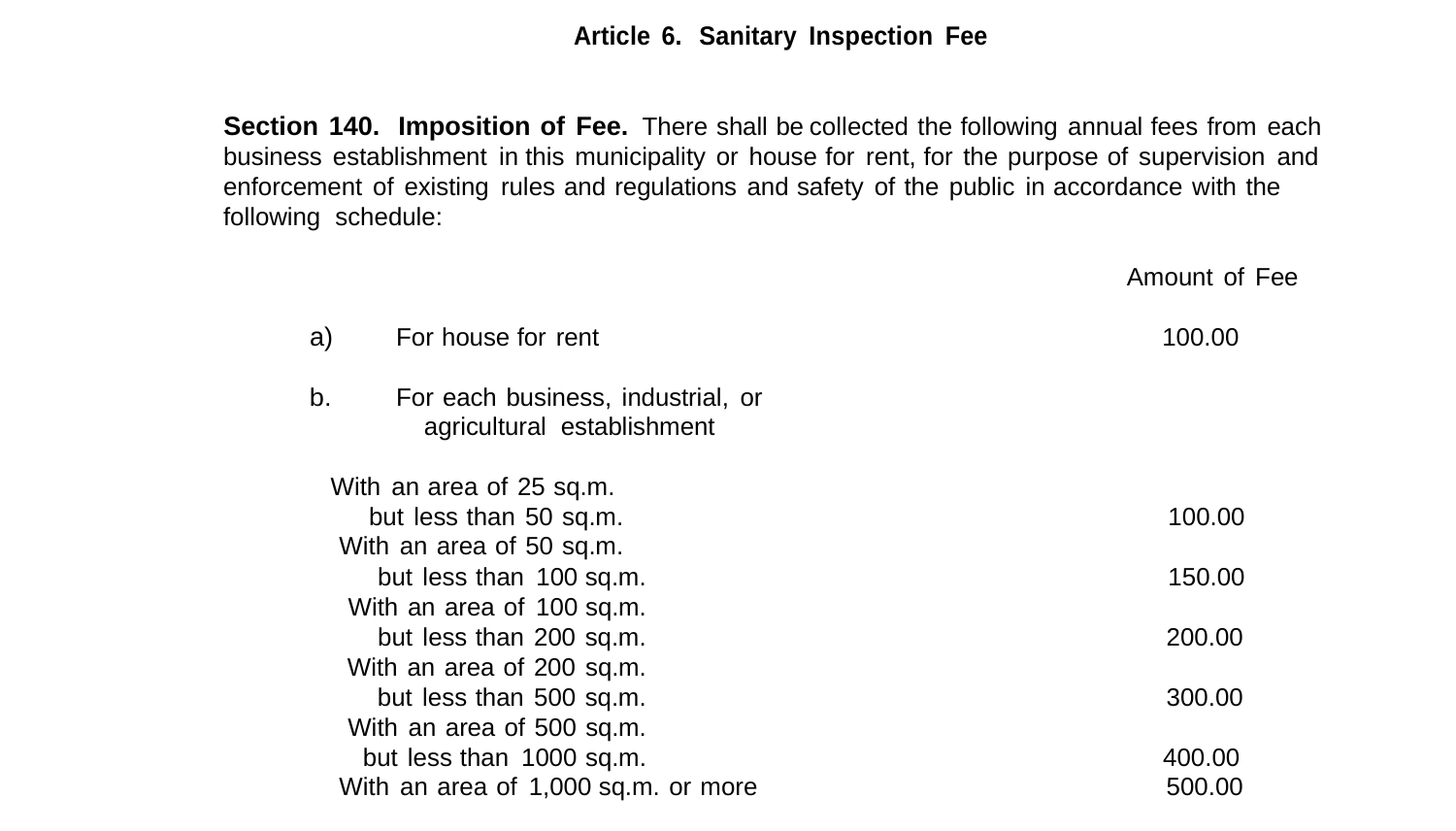#### **Article 7. Service Fees for Health Examination**

**Section 143. Imposition of Fee.** There shall be collected a fee from any person who is given a physical examination by the Municipal Health Officer or his duly authorized representative, as required by existing ordinances;

| a) For Employment                                  | 75.00  |
|----------------------------------------------------|--------|
| b) For Business                                    | 150.00 |
| c) For School, study grant and scholarship         | 50.00  |
| d For the purpose of court or judicial proceedings | 100.00 |
| e) For other purpose                               | 60.00  |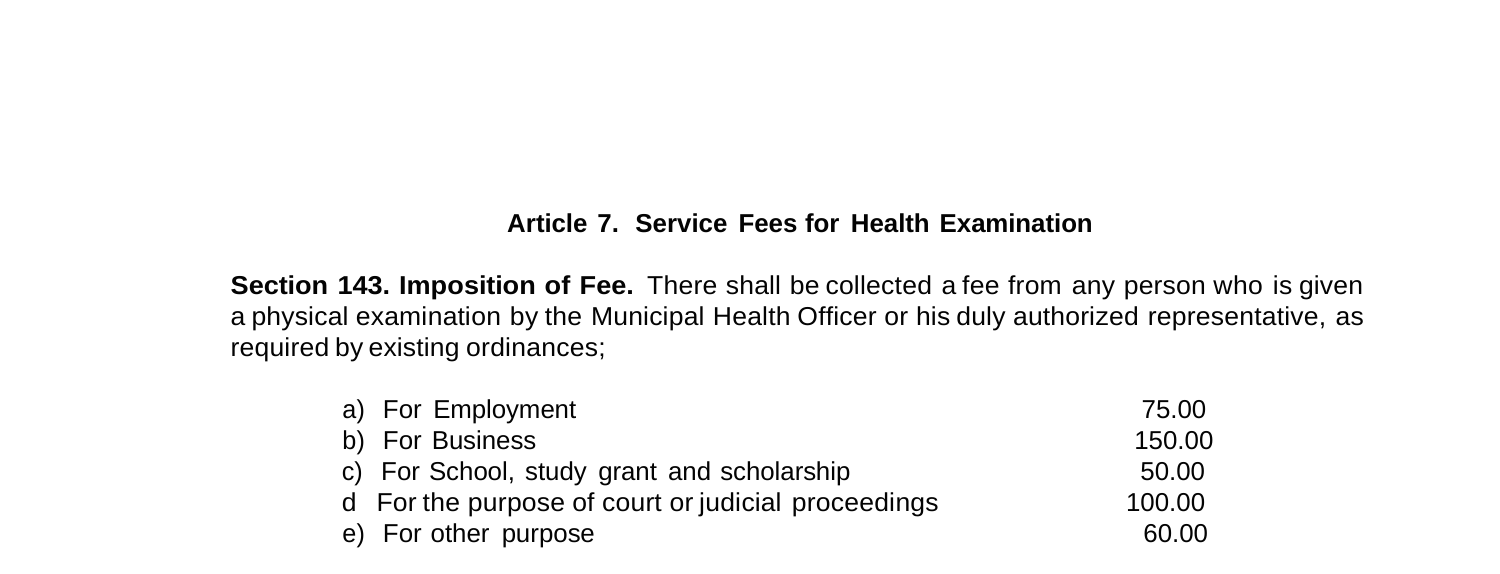#### **Article 4. Environmental Regulatory Fees**

**Section 135. Imposition Fee.** There shall be paid for each clearance, document, record and certification obtained from the Municipal Environment and Natural Resources Office of this municipality and inspection fee, based on the following fees:

|                   | a) Clearance/Indorsement for issuance of ECC                     | 300.00 |
|-------------------|------------------------------------------------------------------|--------|
|                   | b) Foreshore Indorsement to DENR/PAMB                            | 300.00 |
|                   | c) Inspection/Verification fee                                   | 100.00 |
|                   | d) Environmental Compliance Inspection Fee                       |        |
|                   | Resort, Hotel and Pension House                                  | 300.00 |
|                   | Other establishments with capitalization of more than 100,000.00 | 200.00 |
| Tricycle for Hire |                                                                  | 100.00 |
|                   | Motorized public ferry                                           | 100.00 |
|                   | Establishments with capitalization of less than 100,000.00       | 100.00 |
| e)                | All other Certifications/Clearances                              | 100.00 |